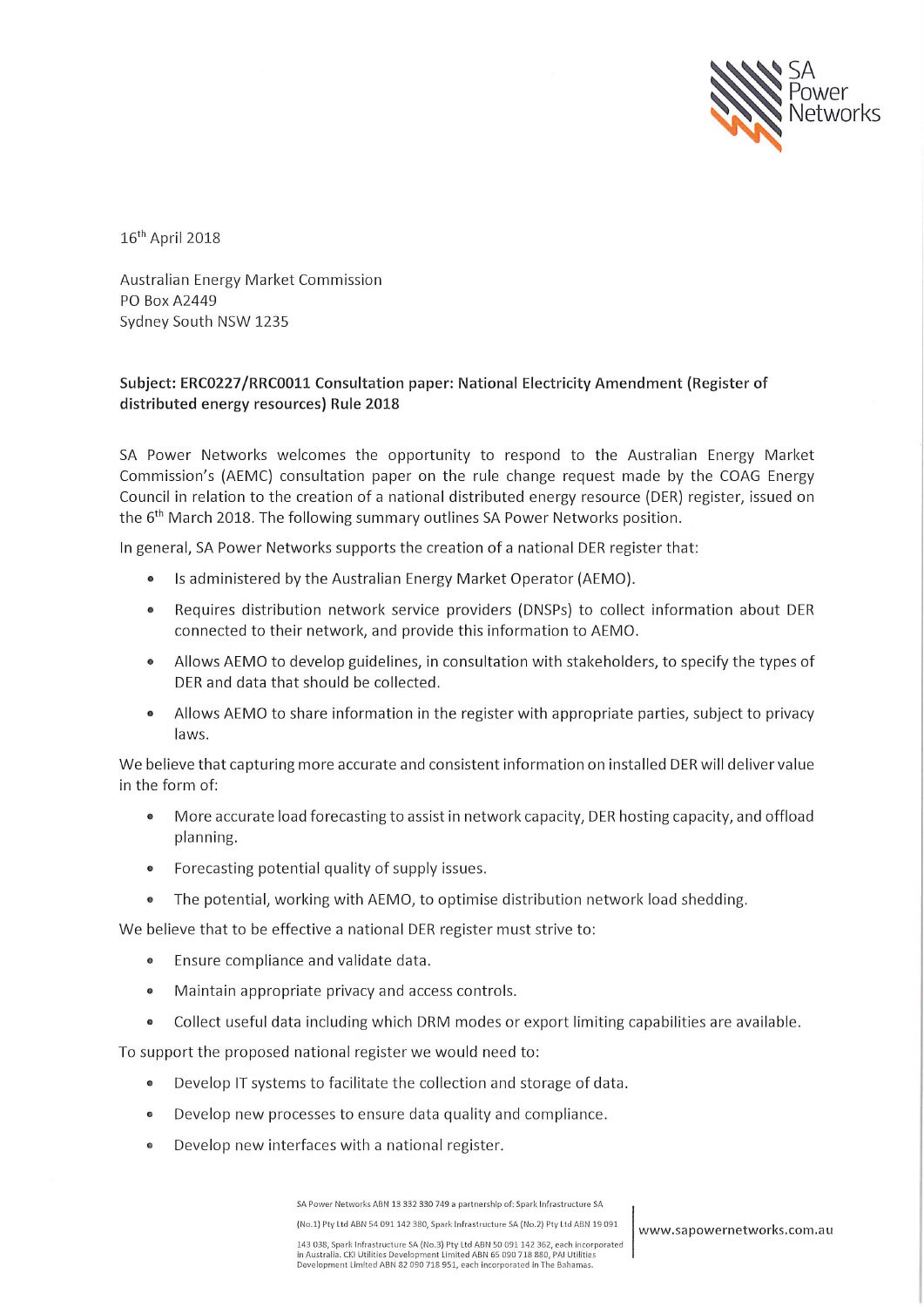Our responses to the specific questions raised in the consultation paper are included as Attachment 1, where we have provided responses where we have a view.

Should the AEMC require further clarification of any of our comments, please contact Bryn Williams, Future Networks Strategy Manager, on (08) 8404 5502.

Yours sincerely,

Mark Vincent General Manager Network Management

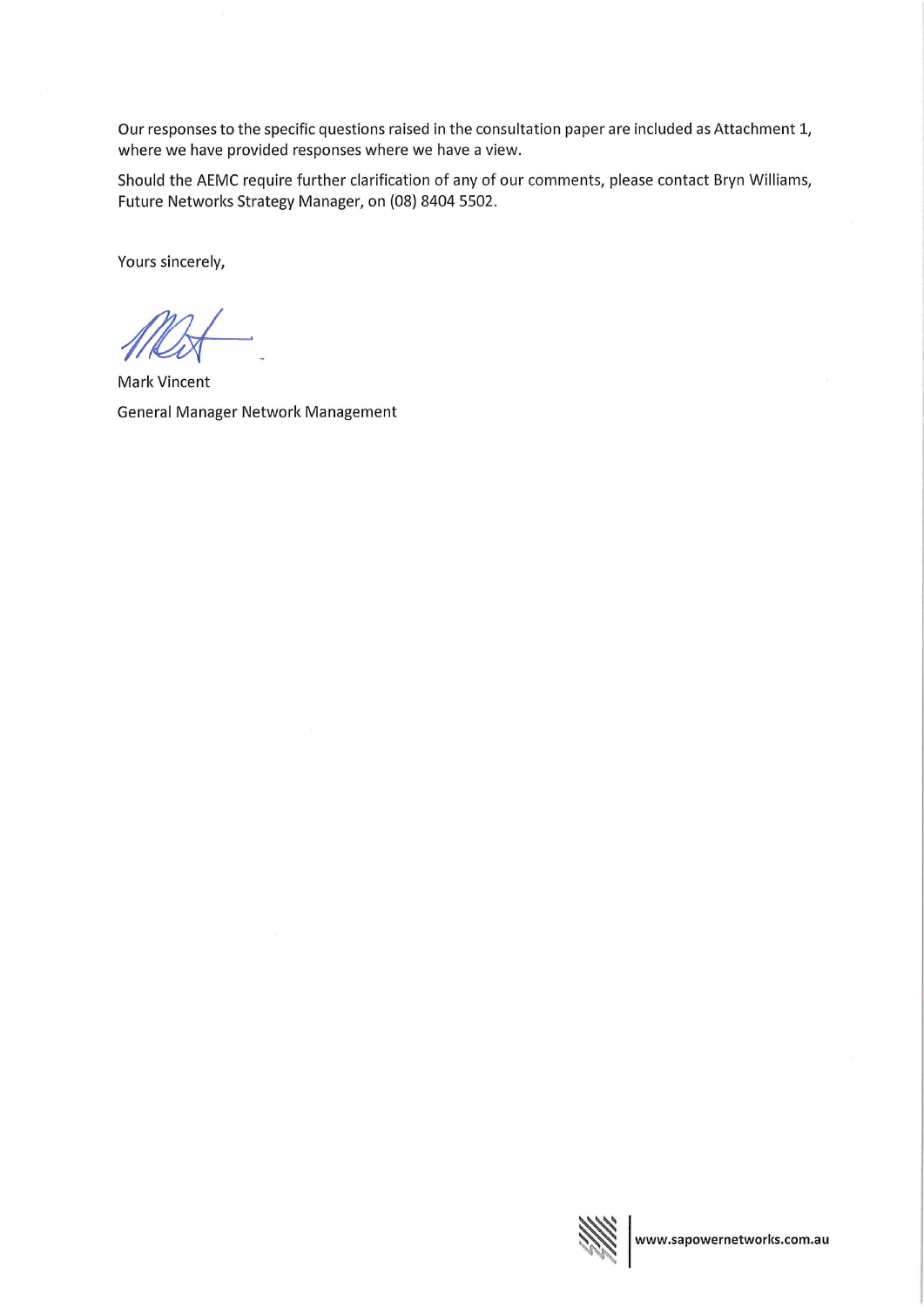## **Attachment 1 Stakeholder feedback template**



The template below has been developed to enable stakeholders to provide their feedback on the questions posed in this paper and any other issues that they would like to provide feedback on. The AEMC encourages stakeholders to use this template to assist it to consider the views expressed by stakeholders on each issue. Stakeholders should not feel obliged to answer each question, but rather address those issues of particular interest or concern. Further context for the questions can be found in the consultation paper.

Organisation: SA Power Networks

Contact name: Bryn Williams

Contact details (email / phone): bryn.williams@sapowernetworks.com.au / 8404 5502

| <b>Questions</b>                                   |                                                                                                                                                      | <b>Feedback</b>                                                                                                                                                                                                                                                                                                                                              |
|----------------------------------------------------|------------------------------------------------------------------------------------------------------------------------------------------------------|--------------------------------------------------------------------------------------------------------------------------------------------------------------------------------------------------------------------------------------------------------------------------------------------------------------------------------------------------------------|
| <b>Chapter 4 - Assessment framework</b>            |                                                                                                                                                      |                                                                                                                                                                                                                                                                                                                                                              |
| Ί.                                                 | Is the assessment framework appropriate for considering the proposed rule changes?                                                                   | Yes                                                                                                                                                                                                                                                                                                                                                          |
| 2.                                                 | Are there other relevant considerations that should be included in the assessing the<br>proposed rule changes?                                       | <b>No</b>                                                                                                                                                                                                                                                                                                                                                    |
| Chapter 5 - Section 5.1.1 - Benefits of a register |                                                                                                                                                      |                                                                                                                                                                                                                                                                                                                                                              |
| 3.                                                 | What are the likely uses of a distributed energy resources register?                                                                                 | We agree broadly with the identified uses in the consultation<br>paper; those being efficient network asset investment for peak<br>demand and DER hosting capacity management.<br>We believe there's additional opportunity to characterise and<br>optimise distribution network load shedding as well as<br>forecasting potential quality of supply issues. |
| 4.                                                 | How, and to what extent, could the static information provided by a DER register meet the<br>objectives outlined by the COAG Energy Council, namely: |                                                                                                                                                                                                                                                                                                                                                              |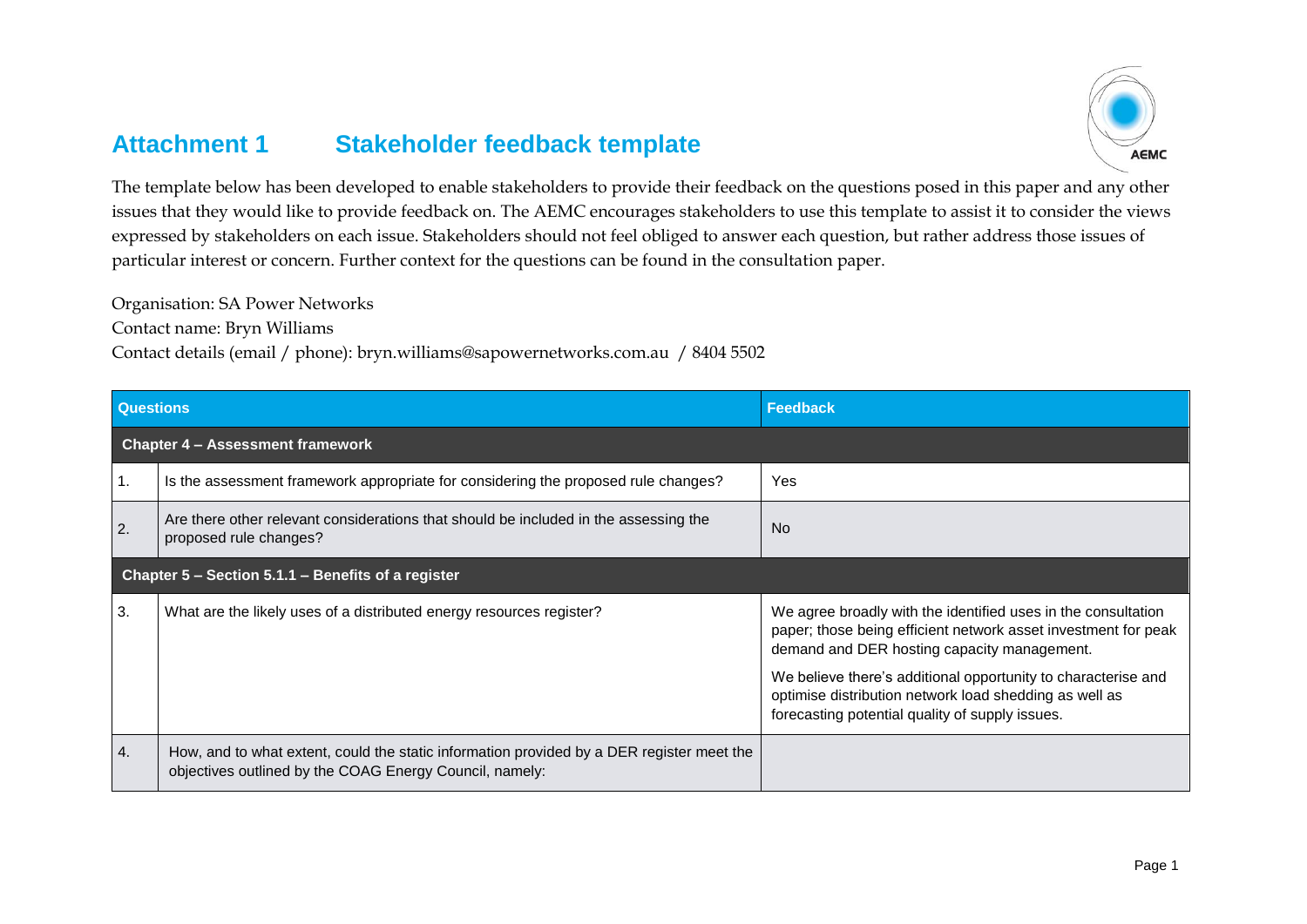| <b>Questions</b>                           |                                                                                                                                               | <b>Feedback</b>                                                                                                                                                                                                                                                                                                                                                                                        |
|--------------------------------------------|-----------------------------------------------------------------------------------------------------------------------------------------------|--------------------------------------------------------------------------------------------------------------------------------------------------------------------------------------------------------------------------------------------------------------------------------------------------------------------------------------------------------------------------------------------------------|
|                                            | more accurate load forecasting?<br>a)                                                                                                         | More accurate load forecasting assists planning distribution<br>feeder offloads, targeting demand management programs, and<br>forecasting potential quality of supply issues.                                                                                                                                                                                                                          |
|                                            | improving AEMO's ability to manage power system security during credible<br>b)<br>contingency, protected and non-credible contingency events? | Known installations and response capabilities of DER can<br>assist to characterise and optimise load shedding. For<br>example, prioritising shedding of feeders with less distributed<br>generation to lower the impact and severity of load shedding.<br>There is opportunity to work with AEMO to agree on a<br>framework to allow 'smarter' load shedding that considers<br>distributed generation. |
|                                            |                                                                                                                                               | Increased visibility of DER should enhance AEMO's capability<br>to manage system stability during times of high solar<br>generation and low load.                                                                                                                                                                                                                                                      |
|                                            | improving AEMO's ability to set the bounds of the technical envelope at an<br>C)<br>efficient level?                                          |                                                                                                                                                                                                                                                                                                                                                                                                        |
|                                            | improving efficient market and network investment?<br>$\mathsf{d}$                                                                            | A less conservative approach to asset investment can be<br>taken with an accurate knowledge of installed DER. Essentially<br>assisting in right-sizing assets.                                                                                                                                                                                                                                         |
|                                            |                                                                                                                                               | Knowledge of DER VPP and market affiliations will improve<br>networks' ability to procure targeted network support services.                                                                                                                                                                                                                                                                           |
| 5.                                         | Are there any other ways that a distributed energy resources register could benefit the<br><b>National Electricity Market?</b>                |                                                                                                                                                                                                                                                                                                                                                                                                        |
| 6.                                         | What features does a register need to have in order to meet the objectives outlined by the<br><b>COAG Energy Council?</b>                     | Data collected should include supported DRM modes/import<br>export limiting capabilities.                                                                                                                                                                                                                                                                                                              |
| Chapter 5 - Section 5.1.2 - Expected costs |                                                                                                                                               |                                                                                                                                                                                                                                                                                                                                                                                                        |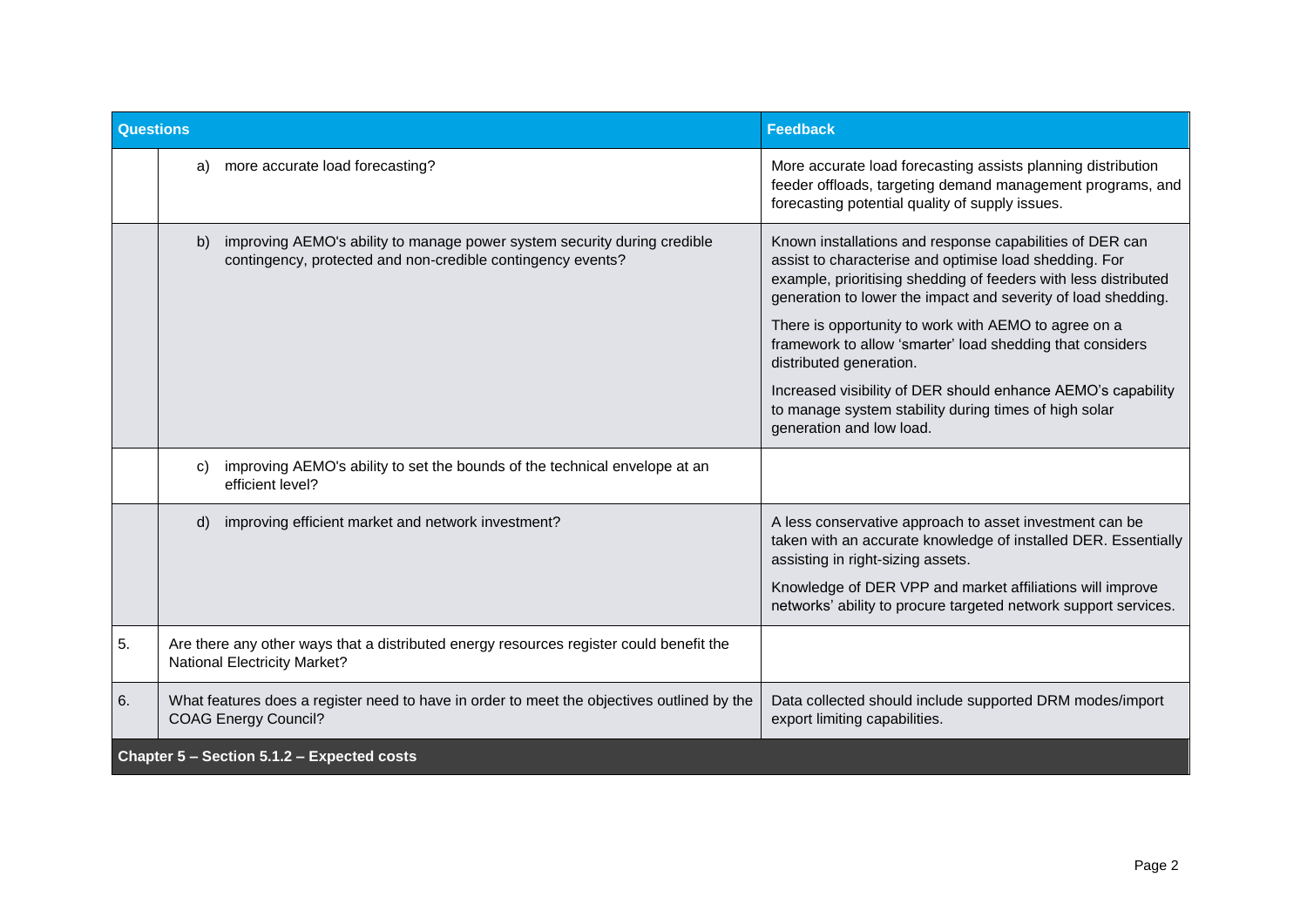| <b>Questions</b>                     |                                                                                                                                                                                                       | <b>Feedback</b>                                                                                                                                                                                                                                                                             |
|--------------------------------------|-------------------------------------------------------------------------------------------------------------------------------------------------------------------------------------------------------|---------------------------------------------------------------------------------------------------------------------------------------------------------------------------------------------------------------------------------------------------------------------------------------------|
| 7.                                   | What costs do you believe would likely be involved in the collection of useful data about<br>DER?                                                                                                     | The data proposed is reasonable and consistent with what we<br>request today from installers, although the current quality is<br>variable. Additional costs would arise from ensuring<br>compliance, enhancements to IT systems, and development of<br>an interface to a national register. |
| 8.                                   | Do you agree with the costs identified by Jacobs for different stakeholders? If not, why?                                                                                                             | We've not undertaken independent review of these costs.                                                                                                                                                                                                                                     |
| 9.                                   | Are stakeholders able to provide data or case studies that would support further<br>quantification (in monetary terms) of any of costs likely to manifest?                                            |                                                                                                                                                                                                                                                                                             |
| 10.                                  | How might the nature and magnitude of these potential costs change over time?                                                                                                                         |                                                                                                                                                                                                                                                                                             |
| Chapter 5 - Section 5.2 - Governance |                                                                                                                                                                                                       |                                                                                                                                                                                                                                                                                             |
| 11.                                  | Please comment on the suitability of the following:                                                                                                                                                   |                                                                                                                                                                                                                                                                                             |
|                                      | Should 'small scale' systems be limited to generation systems below 5 MW?<br>a)<br>Should any further limitations be imposed (e.g. a minimum capacity or a<br>threshold in MWh for energy storage)?   | We currently, and expect to continue to, collect information for<br>the connection of all embedded generation to our network. We<br>don't have a view on whether a national register should have a<br>minimum threshold.                                                                    |
|                                      | Is the NER definition of 'connection point' an appropriate spatial demarcation for<br>b)<br>'behind the meter' DER? If not, what is an appropriate spatial demarcation for<br>'behind the meter' DER? | We're not aware of any reason why this definition is not<br>suitable.                                                                                                                                                                                                                       |
|                                      | Is a 'distributed energy resource' "an integrated system of energy equipment co-<br>C)<br>located with consumer load"? If not, what else could it be characterised as?                                | The definition should ensure generation which is not co-<br>located with load is not exempt. For example, a PV generator<br>should be registered even if there is 'no-load' at the site.                                                                                                    |
| 12.                                  | Regarding the management of a DER register:                                                                                                                                                           |                                                                                                                                                                                                                                                                                             |
|                                      | To what extent should the types and capacity of DER eligible for inclusion in the<br>a)<br>register be defined in the NER or in an AEMO guideline?                                                    | We believe it suitable for AEMO to manage eligibility in<br>consultation with stakeholders.                                                                                                                                                                                                 |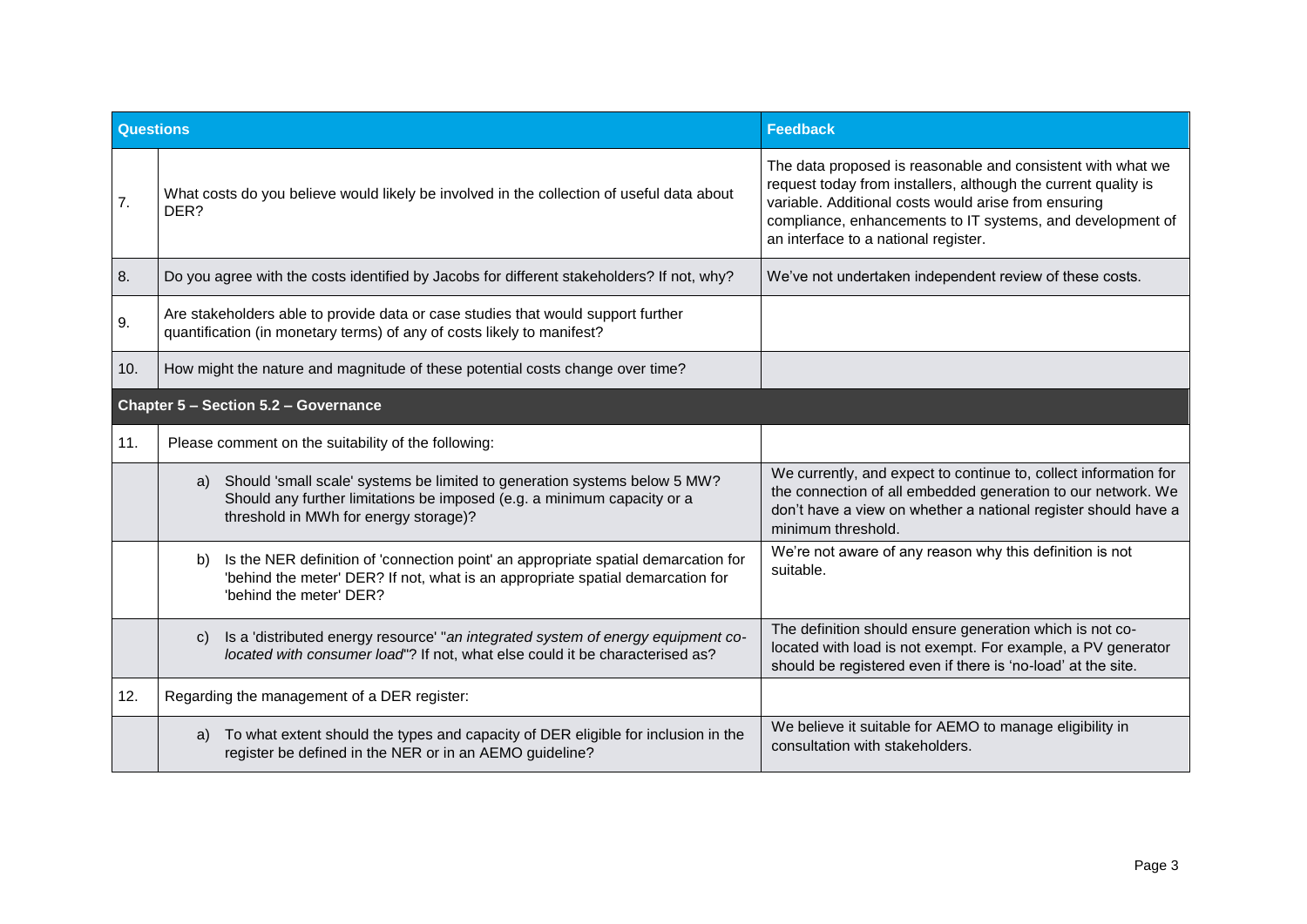| Questions |                                                                                                                                                                                                                                        | <b>Feedback</b>                                                                                                                                                                                                                                          |
|-----------|----------------------------------------------------------------------------------------------------------------------------------------------------------------------------------------------------------------------------------------|----------------------------------------------------------------------------------------------------------------------------------------------------------------------------------------------------------------------------------------------------------|
|           | Should the nature of the information being collected and recorded in the register<br>b)<br>and any other requirements, such as how often parties need to report the data,<br>be determined in an AEMO guideline?                       | Yes.                                                                                                                                                                                                                                                     |
|           | What types of principles, factors or other criteria should AEMO be required to<br>C)<br>consider when developing guidelines on the collection and recording of<br>information on DER?                                                  | The guidelines should at a minimum be consistent with the<br>NEO.                                                                                                                                                                                        |
|           | Chapter 5 - Section 5.3 - Data collection and compliance                                                                                                                                                                               |                                                                                                                                                                                                                                                          |
| 13.       | How often does the data need to be collected and updated to achieve the objectives of a<br>DER register?                                                                                                                               | To accurate and effective we believe data would need to be<br>collected upon installation and updated upon modification.                                                                                                                                 |
| 14.       | Do you agree that there is a need for consistency across network regions in what data<br>should be collected?                                                                                                                          | Yes.                                                                                                                                                                                                                                                     |
| 15.       | If DNSPs' connection application processes are considered a good method of collecting<br>data, what changes are needed to existing processes?                                                                                          | We would need to implement new processes to ensure data<br>quality and compliance as well as develop interfaces and<br>systems to interface with a national register.<br>Processes would need to be streamlined and automated to<br>simplify compliance. |
| 16.       | Should obligations on parties other than DNSPs be considered to support data<br>collection? If yes, which parties are best placed to collect and report this data?                                                                     | Aggregation parties could be responsible for updating<br>affiliation of DER with enrolled programs.                                                                                                                                                      |
| 17.       | How would an obligation on the parties identified above best be applied and enforced?<br>Please provide details.                                                                                                                       |                                                                                                                                                                                                                                                          |
| 18.       | Will a register be beneficial if the levels of compliance in relation to providing information<br>are similar to the low levels of compliance with the DNSP connection application<br>processes? What levels of compliance are needed? | In our view the level of compliance will need to be improved.<br>Further consideration will be required around how to ensure<br>installers are complying with requirements, and how DNSPs<br>can meet their responsibilities if they are not.            |
| 19.       | How else can compliance levels be improved?                                                                                                                                                                                            | Automating the registration process as much as possible.                                                                                                                                                                                                 |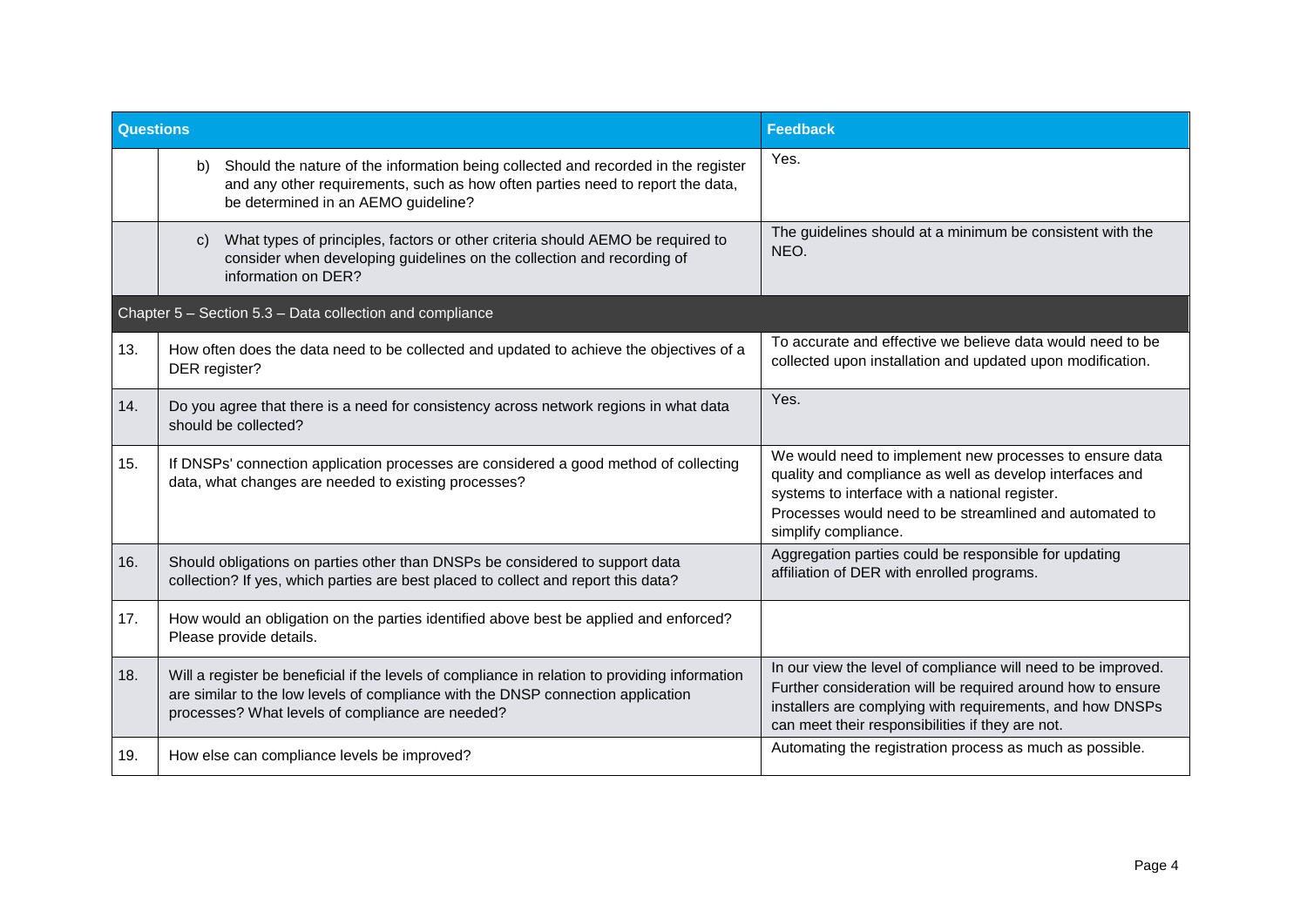| <b>Questions</b> |                                                                                                                                                                                                                                                                                                                                                                                                                                | <b>Feedback</b>                |
|------------------|--------------------------------------------------------------------------------------------------------------------------------------------------------------------------------------------------------------------------------------------------------------------------------------------------------------------------------------------------------------------------------------------------------------------------------|--------------------------------|
| 20.              | How can compliance best be maintained over time as technology changes?                                                                                                                                                                                                                                                                                                                                                         |                                |
|                  | Chapter 5 - Section 5.4 - Transparency and confidentiality                                                                                                                                                                                                                                                                                                                                                                     |                                |
| 21.              | Given the nature of information that may be required to be provided by registered<br>participants under the proposed rule change, are existing regulatory arrangements (such<br>as the protected information provisions under the NEL and Privacy Act 1988) regarding<br>the collection and disclosure of information adequate to protect market participants and<br>consumers whose DER systems are included in the register? |                                |
| 22.              | If not:                                                                                                                                                                                                                                                                                                                                                                                                                        |                                |
|                  | What are the likely nature, and magnitude, of potential consequences of<br>a)<br>insufficient protection of such information?                                                                                                                                                                                                                                                                                                  |                                |
|                  | Should the NER limit, on the basis of confidentiality concerns, the information that<br>b)<br>registered participants or others would be required to provide to AEMO under the<br>DER Register Guidelines? If yes, how?                                                                                                                                                                                                        |                                |
|                  | Should the NER limit, on the basis of confidentiality concerns, how AEMO may<br>C)<br>use or disclose information provided to it under the DER Register Guidelines? If<br>yes, how?                                                                                                                                                                                                                                            |                                |
| 23.              | Are there any competition concerns raised by the establishment of the register?                                                                                                                                                                                                                                                                                                                                                |                                |
|                  | Chapter 5 - Section 5.5 - Safety issues and emergency response                                                                                                                                                                                                                                                                                                                                                                 |                                |
| 24.              | Would the sharing of data collected under a DER register be useful to emergency<br>services, and if so, how?                                                                                                                                                                                                                                                                                                                   |                                |
| 25.              | Are there existing mechanisms currently in place (e.g. requisite IT systems) that could<br>facilitate the practical sharing of data with emergency responders on a real time basis?                                                                                                                                                                                                                                            | We have no such systems today. |